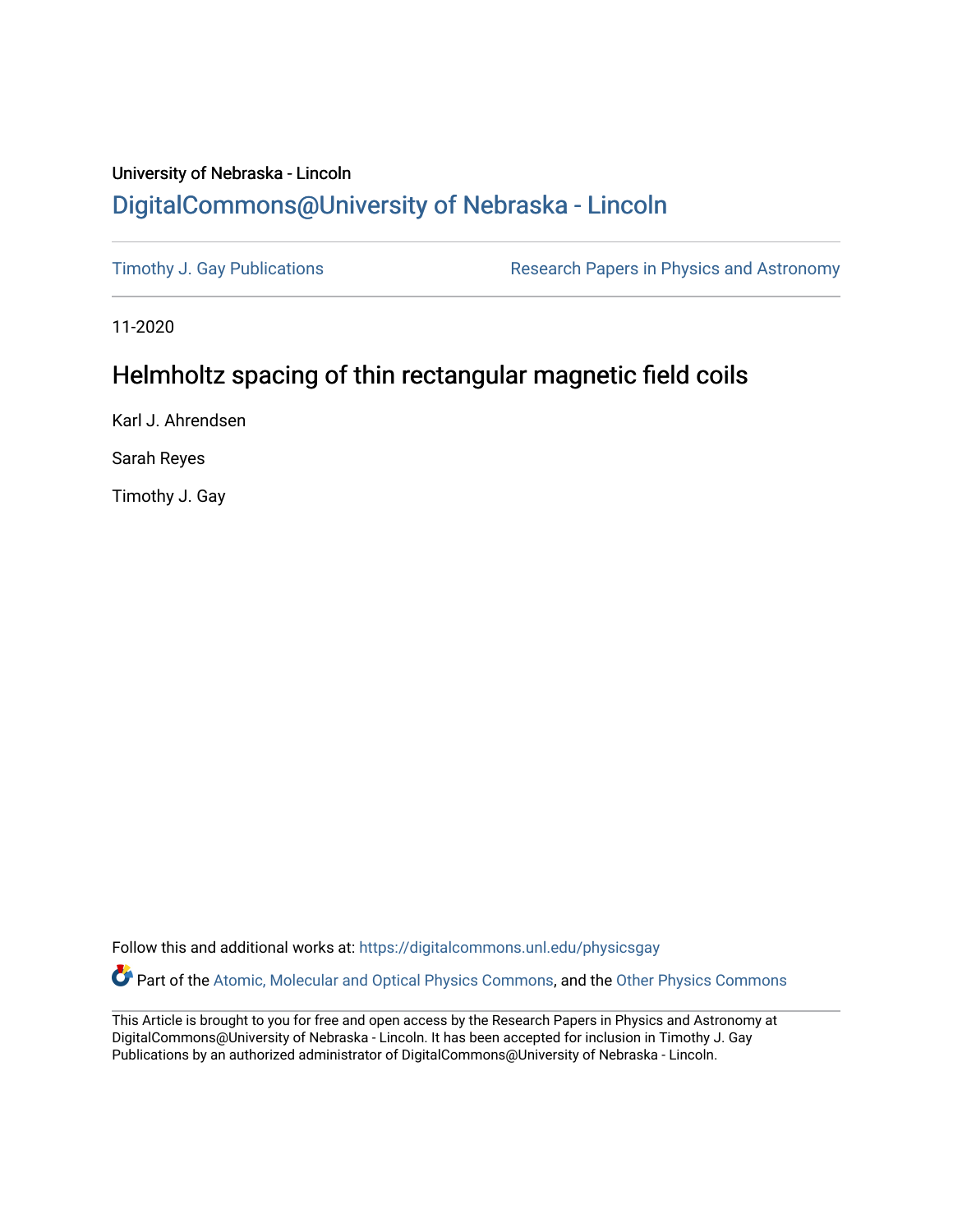# Helmholtz spacing of thin rectangular magnetic field coils

Cite as: Rev. Sci. Instrum. **91**, 116103 (2020); [doi: 10.1063/5.0023024](https://doi.org/10.1063/5.0023024) Submitted: 27 July 2020 • Accepted: 13 October 2020 • Published Online: 3 November 2020



K. J. Ahrendsen,<sup>[a\)](#page-1-0)</sup>  $\mathbf D$  S. Reyes,  $\mathbf D$  and T. J. Gay  $\mathbf D$ 

## AFFILIATIONS

Jorgensen Hall, University of Nebraska, Lincoln, Nebraska 68588-0299, USA

#### <span id="page-1-0"></span>**a)**Author to whom correspondence should be addressed: [karl@huskers.unl.edu](mailto:karl@huskers.unl.edu)

### ABSTRACT

In this Note, we discuss the Helmholtz spacing for a pair of thin rectangular coils of arbitrary aspect ratio and consider how best to use such coils to compensate for Earth's magnetic field along the coils' Cartesian symmetry axes. Such coils are frequently used in conjunction with charged-particle beam machines. The Helmholtz spacing varies non-monotonically between that for square coils and that for four optimally spaced infinite wires. We consider other coil spacings that extend the length over which the field varies by less than some tolerance along the Cartesian symmetry axes. The calculations also provide a convenient means to evaluate when the length of the coils is sufficiently long to be considered infinite at the center point within a fixed tolerance.

Published under license by AIP Publishing. [https://doi.org/10.1063/5.0023024.,](https://doi.org/10.1063/5.0023024)

A variety of "table-top" apparatus used in physics comprise a source of charged particles, an experimental target chamber, and a beam-transport line connecting the two. To minimize the deflection of the charged particle beam by magnetic fields from the Earth and other sources, the "beamline" should, if possible, be aligned with the horizontal component of the local field. The vertical component can then be minimized by one or more current-carrying coils surrounding the entire apparatus. The most common arrangement for doing this involves a pair of circular coils of radius  $r$ , which are separated along their mutual normal axis by  $r$ . This "Helmholtz" separation,  $S_H$ , results in a field along the normal axis which has no second spatial derivative along that axis midway between the coils. The first derivative is zero by virtue of symmetry, and this leads to an extended region of a relatively uniform field.

In some experimental arrangements in which the distance between the charged particle source and the experimental chamber is comparable to or larger than the target chamber, a pair of rectangular coils may prove to be the best option for "zeroing out" the vertical component of the field both along the beamline and in the target volume. The general topic of the field produced by two rectangular coils has been taken up by a number of authors, $1-3$  $1-3$  but, to our knowledge, no one has discussed systematically the analog of  $S_H$  for a set of rectangle coils of arbitrary dimensions. We use the same criteria of a null second spatial derivative as the characteristic, which defines the Helmholtz spacing. In this Note, we identify such

a spacing and also consider other spacings that extend the length of the uniform field, within a tolerance, T, along the three Cartesian symmetry axes of the coils.

We consider a pair of rectangular coils defined by a width, W, and a length,  $L$ , separated by a spacing,  $S$  (see [Fig. 1\)](#page-2-0). The origin of the indicated Cartesian coordinate system is placed at the center of the rectangular volume defined by the coils. The current flowing through either coil rotates such that  $\vec{B}(x = y = z = 0)$  $= -B_{o_y} \hat{y}$ , where  $B_{o_y}$  is positive. We consider our coils to be ideally thin, meaning that the current has no spatial extent outside the line along which it is carried. The expression for the field is obtained using the Biot–Savart law and has been published previously.<sup>[2](#page-3-2)</sup> This expression is differentiated twice with respect to the  $y$ -coordinate, and the Helmholtz separation is determined numerically.

[Figure 2](#page-2-1) shows how  $S_H$  varies with  $R = L/W$ . For  $R = 1$ , the spacing is equal to the well-known Helmholtz spacing for a square coil pair:<sup>[4](#page-3-3)</sup>  $S_H/W = 0.54$ . As R increases to infinity,  $S_H/W$  has an asymppan:  $SH/W = 0.34$ . As K increases to infinity,  $SH/W$  has an asymptotic limit equal to  $1/\sqrt{3}$ , corresponding to four straight infinite wires at<sup>[4](#page-3-3)</sup>  $x = \pm W/2$ ;  $y = \pm W/(2\sqrt{3})$ .

The functional form of the two curves in [Fig. 2](#page-2-1) can be understood qualitatively from simple magnetostatic considerations. We focus on the  $S_H/W$  curve; the  $S_H/L$  curve can be understood in a similar fashion. Our analysis considers the functional shape of  $B<sub>y</sub>$  along the y-axis; see [Fig. 3](#page-2-2) that considers the simple case of  $R = 1$ , which results in  $S_H/W = 0.54$ . When  $S < S_H$ , the field can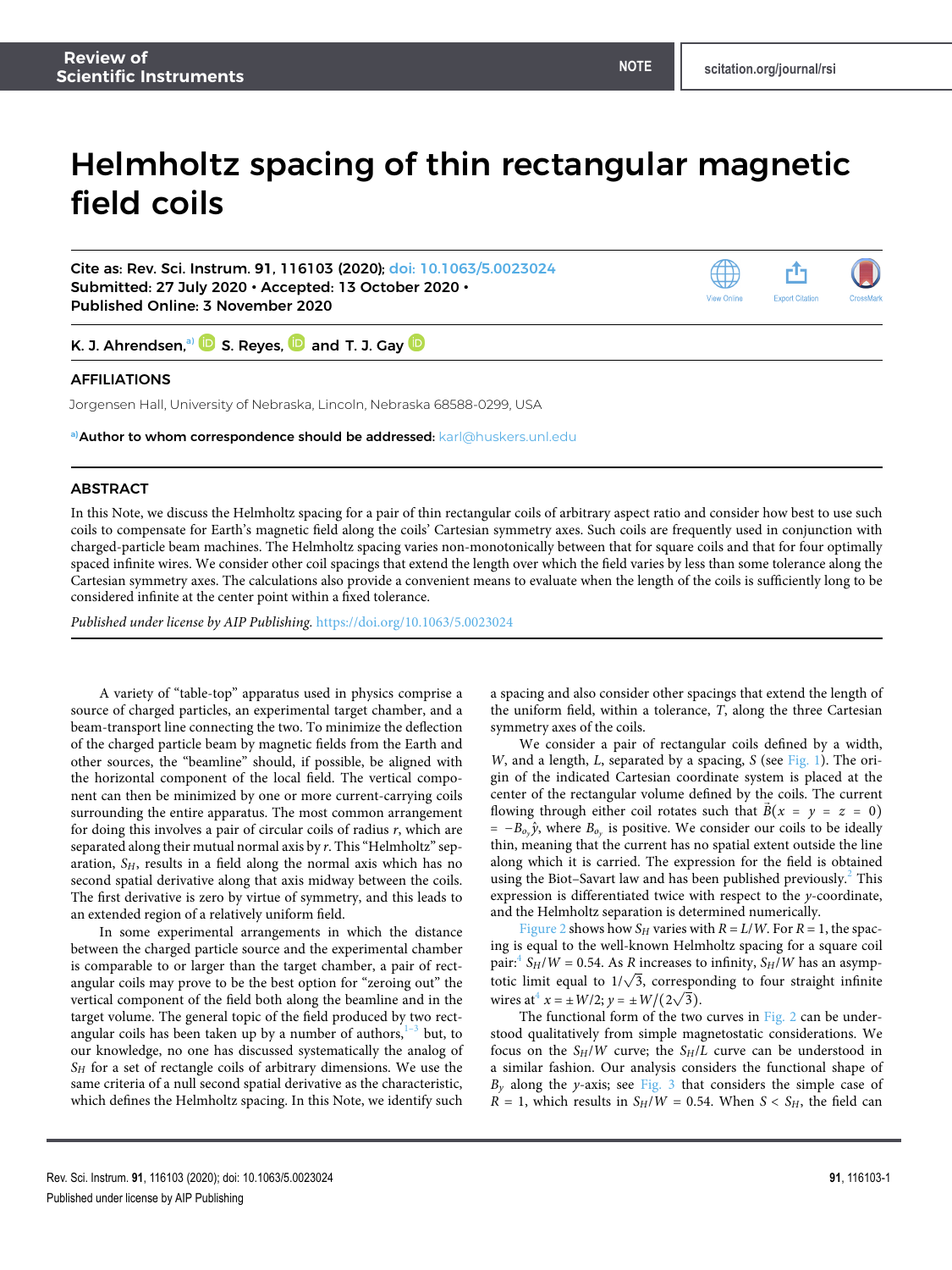<span id="page-2-0"></span>

**FIG. 1**. Rectangular coils and their coordinate system. Throughout this paper, we will assume that the width *W* remains fixed and alter the length *L* to obtain different rectangle aspect ratios,  $R = L/W$ . The spacing between the coils is *S*.

<span id="page-2-1"></span>

**FIG. 2**. The Helmholtz separation, *SH*, as a function of the aspect ratio *R*. The same set of spacings is shown in terms of two units represented by the two labeled curves. The solid line shows the spacing in units of the fixed *W*, while the dashed line shows the spacing in units of *L*, which varies with *R*. The dotted line indicates *S<sup>H</sup>* for a set of four infinite wires with *x*-spacing *W*.

be described as having a relatively sharp peak at the origin. When  $S = S_H$ , the Helmholtz condition is met and the curve has a relatively broad "plateaued" peak. When  $S > S_H$ , a local minimum, symmetrically centered between two maxima, develops.

Now at  $R = \infty$  and  $S = S_H$ , the field shape is plateaued and is due entirely to the four wires parallel to the z-axis, the L sides of the rectangle. As these wires are shortened and R retreats from infinity, the four wire segments parallel to the  $x$ -axis begin to contribute to  $B<sub>y</sub>$  at the origin, causing its functional form to develop a peak there.

<span id="page-2-2"></span>

**FIG. 3**. The values of  $B_y/B_{o_y}$  and  $h_y$  [see Eq. [\(1\)\]](#page-2-3) along the *y*-axis for a variety of coil spacings when *R* = 1. All spacings are in units of *W*. The spacing *S* = 0.54 represents the Helmholtz spacing,  $S_H$ . At  $S = 0.64 = S_y(0.01)$ , the coils are at the "optimum length" spacing; the dashed lines represent the length ℓ*<sup>y</sup>* within tolerance *T* = 0.01 (see text).

In order to restore the plateau shape associated with the Helmholtz condition, the y-spacing of the z-segments must be increased beyond its asymptotic value so that their (now) two-peaked contribution will serve to compensate the increasingly important end-segment contribution near the origin. Thus, as  $R$  decreases from infinity,  $S_H$ must increase, meaning that there must be a negative slope in the near-asymptotic region of R.

At the opposite extreme, as  $L$  approaches zero, the geometry is the same as that for the large-R case, but is rotated about the  $y$ -axis by 90 $^{\circ}$ . That is, when approaching zero,  $L$  plays the role that  $W$  played when R was approaching infinity. This means that  $S_H$  and L will be of the same order. Therefore,  $S_H/W$  must linearly approach zero as  $L$  approaches zero, with a positive slope of  $1/\sqrt{3}.$  These two slope requirements at  $L \ll W$  and  $L \gg W$  dictate a local maximum in the intermediate region. This occurs at  $R = 1.6$  and  $S_H = 0.60$ .

At some R value, the short sides of the rectangle are sufficiently distant that in considering the variation in the magnetic field at the origin, one can ignore the short side's contribution and assume that the system consists of four infinite wires. When  $R = 3.1$ ,  $S_H$ is only 1% different from its asymptotic value. When  $R = 5.9$ ,  $S_H$ differs from its asymptotic value by only 0.1%. These two aspect ratios are good reference points when considering if the contributions from the ends of the coils are sufficiently small to neglect their effects.

Previous researchers<sup>[5,](#page-3-4)[6](#page-3-5)</sup> introduced the idea that the length over which the field is constant within a given tolerance can be extended by increasing the coil spacing beyond  $S_H$ . As discussed above, increasing the spacing from  $S_H$  introduces a "ripple" in  $B_y$  along the  $y$  axis with a local minimum at the center of the coils [\(Fig. 3\)](#page-2-2). We follow others<sup>[7](#page-3-6)</sup> and quantify the variation of the field with the "heterogeneity,"  $h_y$ , given by

<span id="page-2-3"></span>
$$
h_y = \frac{B_y - B_{o_y}}{B_{o_y}},\tag{1}
$$

where  $B_y$  is the y-component of the magnetic field at an arbitrary point on one of the three Cartesian axes and  $B_{o_y}$  is the same at the origin.

We are interested in the length over which  $B<sub>y</sub>$  stays relatively constant. We thus define a length,  $\ell_i(T)$ , along a given axis *i*, which is the longest unbroken distance along that axis, including the origin, over which the range of values of  $h<sub>y</sub>$  is  $\leq$  2T. Values of  $\ell_{y}(0.01)$  are shown for a number of coil spacings in [Fig. 3.](#page-2-2) Note that at  $S = 0.59$ , the length includes both positive and negative deviations of  $h<sub>y</sub>$ . We define the "optimum length" spacing,  $S_i(T)$ , as the spacing of the coils at which  $\ell_i(T)$  reaches its maximum,  $\ell_{i,max}(T)$ . The optimum length spacing for  $T = 0.01$  on the y-axis,  $S_y(0.01)$ , is represented in [Fig. 3](#page-2-2) by the S = 0.64 curve, for which  $\ell_y(0.01) = \ell_{y,max} = 0.6W$ .

Values of  $S_y(T)$  and  $\ell_{y,max}(T)$  are shown for T values of 0.001, 0.01, and 0.1 in [Fig. 4.](#page-3-7) Note that the curves have a similar shape to that for  $S_H/W$  in [Fig. 2.](#page-2-1) Two important changes in  $S_y$  and  $\ell_{y,max}$ occur as T increases. First, the maximum value of  $S_y$  occurs at increasing R values, from  $R = 1.6$  (T = 0.001) to  $R = 2.2$  (T = 0.1). Second, for  $T = 0.001$ ,  $\ell_{y, max}$  is just over half the value of  $S_y$  for all values of R, whereas for  $T = 0.1$ ,  $\ell_{y,max}$  exceeds  $S_y$  by 40% at all R values.

Up to this point, we have only considered the uniformity of  $B_y$ along the y-axis. In charged-particle beam experiments, however, the